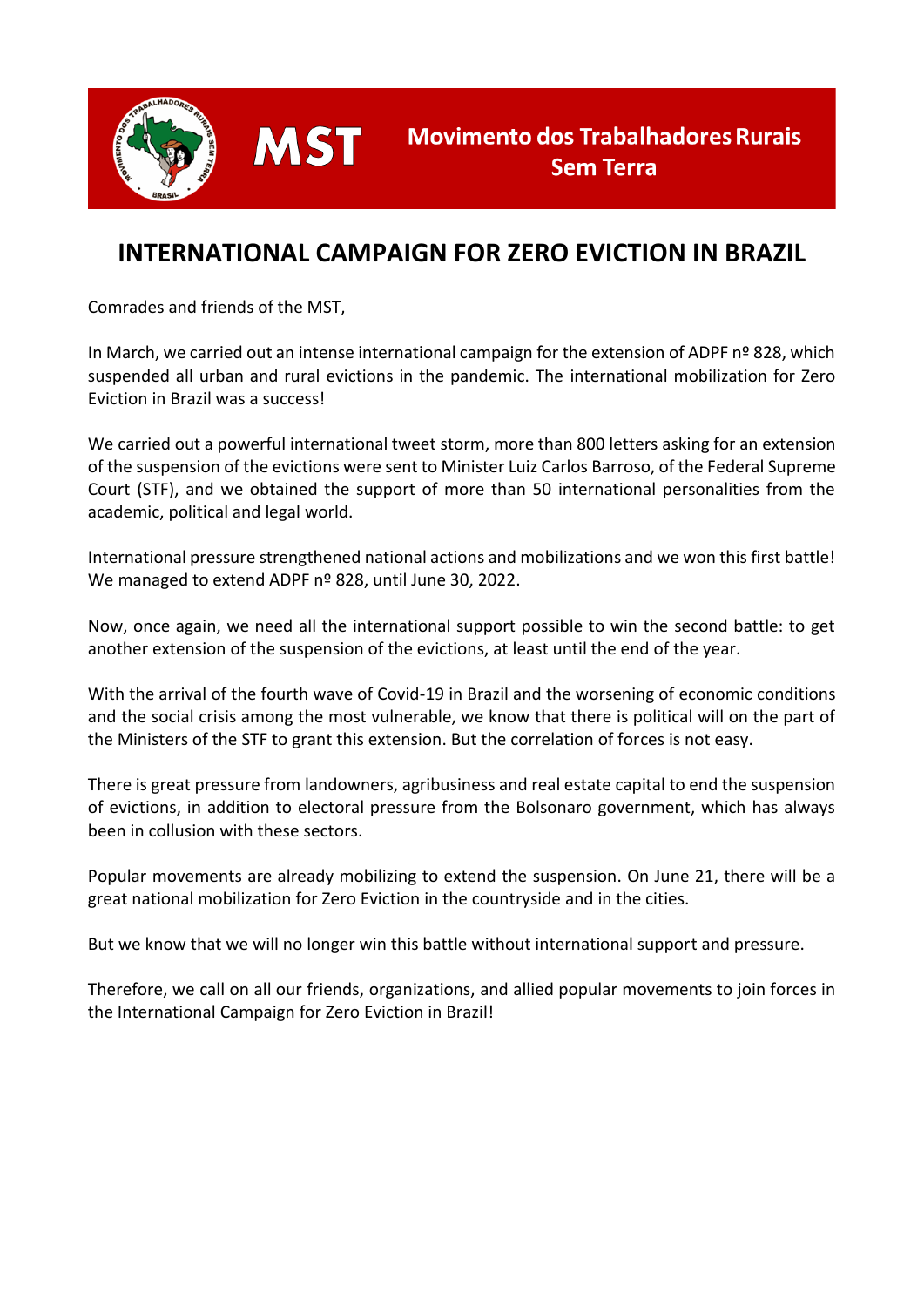### **WHAT TO DO:**

## **1. Publicize the Campaign materials as much as possible on your internet pages and social networks.**

All materials in English, Spanish and French are deposited at this link: <https://drive.google.com/drive/folders/1SDZ5S7XO4KC7MRFlgUjohgjUCosiODIf>

Articles and texts can be found on the MST web site: <https://mst.org.br/english/> <https://mst.org.br/espanol/>

#### **2. Online petition**

Sign, disseminate and massively promote the sending of letters to the Ministers of the Federal Supreme Court through the platform: <http://grassrootsonline.org/no-evictions>

Letters in English, Spanish and French can be found in the drive: <https://drive.google.com/drive/u/2/folders/1SDZ5S7XO4KC7MRFlgUjohgjUCosiODIf>

#### **3. Seek the support of organizations, intellectuals, jurists and personalities from the political world to the Campaign:**

a) It is very important that we have people of international visibility who support the Campaign; b) In addition to sending letters through the platform (item 2), these personalities can make statements in videos or text in support of the Campaign and repudiation of evictions in Brazil; sending tweets, etc.

c) Send names, position and electronic addresses of the members to cassia@mst.org.br.

#### **4. Videos and photos of support for the Campaign and solidarity with the families at risk of eviction:**

- a) Post photos on social media of people holding signs that say: Brazil Without Eviction Zero Eviction in Brazil ADPF 828 extension
- b) Post videos on social media with statements of support for the Campaign and solidarity with the families;
- c) Use the hashtags: #BrasilSemDespejo #DespejoZero #MSTporDespejoZero